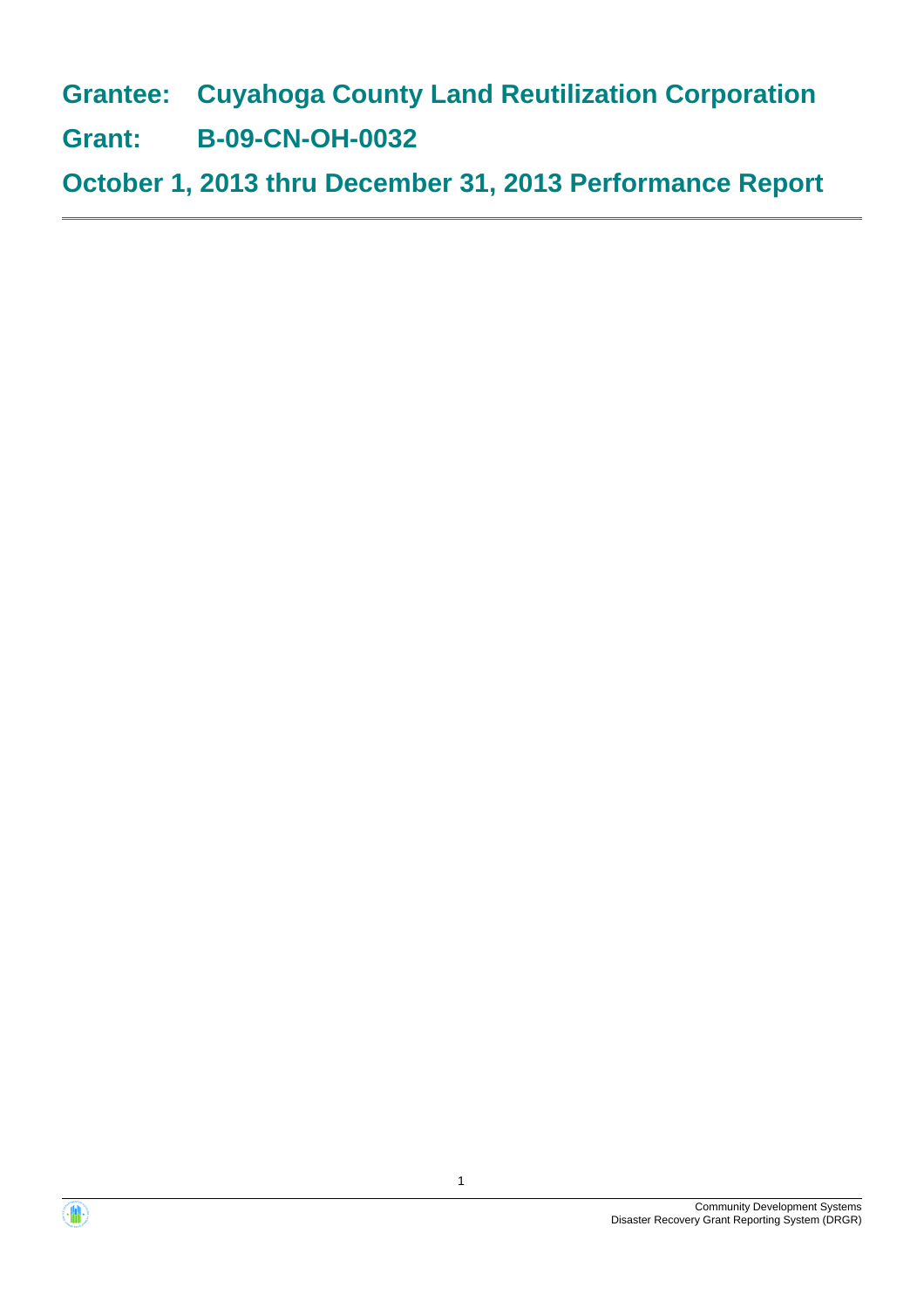**Contract End Date:**

02/11/2013

Active

**Grantee Name:** Cuyahoga County Land Reutilization

**LOCCS Authorized Amount:** \$40,841,390.00

**Estimated PI/RL Funds:** \$2,000,000.00

**Total Budget:** \$42,841,390.00

**Grant Number:** B-09-CN-OH-0032

## **Disasters:**

**NSP Declaration Number**

## **Narratives**

#### **Executive Summary:**

The Cuyahoga County Land Reutilization Corporation (CCLRC), Cuyahoga County, the City of Cleveland and the Cuyahoga Metropolitan Housing Authority (CMHA) have combined forces to present a comprehensive plan for market recovery in Cuyahoga County and the City of Cleveland. The resulting Cuyahoga-Cleveland Consortium for NSP 2 funds implements a comprehensive revitalization program designed for market recovery in 20 target areas hard hit by the foreclosure crisis.

#### **Target Geography:**

The target areas include portions of the Cleveland neighborhoods of Ansel/Newton, Buckeye/Larchmere, Colfax/Garden Valley, Collinwood, Corlett, Detroit-Shoreway/West Tech, Fairfax, Glenville, Lee-Miles, Mt. Pleasant, Slavic Village, Old Brooklyn, St. Clair-Superior, Tremont/Clark, Westown.

The target areas also include portions of the suburbs of East Cleveland, Garfield Heights, Lakewood, Shaker Heights and South Euclid.

#### **Program Approach:**

The proposed use of funds will create the following targeted and coordinated programs

- Acquistion/Rehabilitation/Reconstruction
- Demolition
- Land Bank
- Homebuyer Assistance • Rental Project Development Assistance

## **Consortium Members:**

The Cuyahoga Cleveland Consortium consists of the following entities:

The Cuyahoga County Land Reutilization Corporation, which acts as the Lead Entity for the Consortium.

The Cuyahoga County Department of Development

The City of Cleveland

The Cuyahoga Metropolitan Housing Authority

## **How to Get Additional Information:**

Additional information on the NSP 2 Program can be found on the CCLRC's website: www.cuyahogalandbank.org



Reviewed and Approved **Review by HUD:**

**Grant Status: QPR Contact:** Vatreisha Nyemba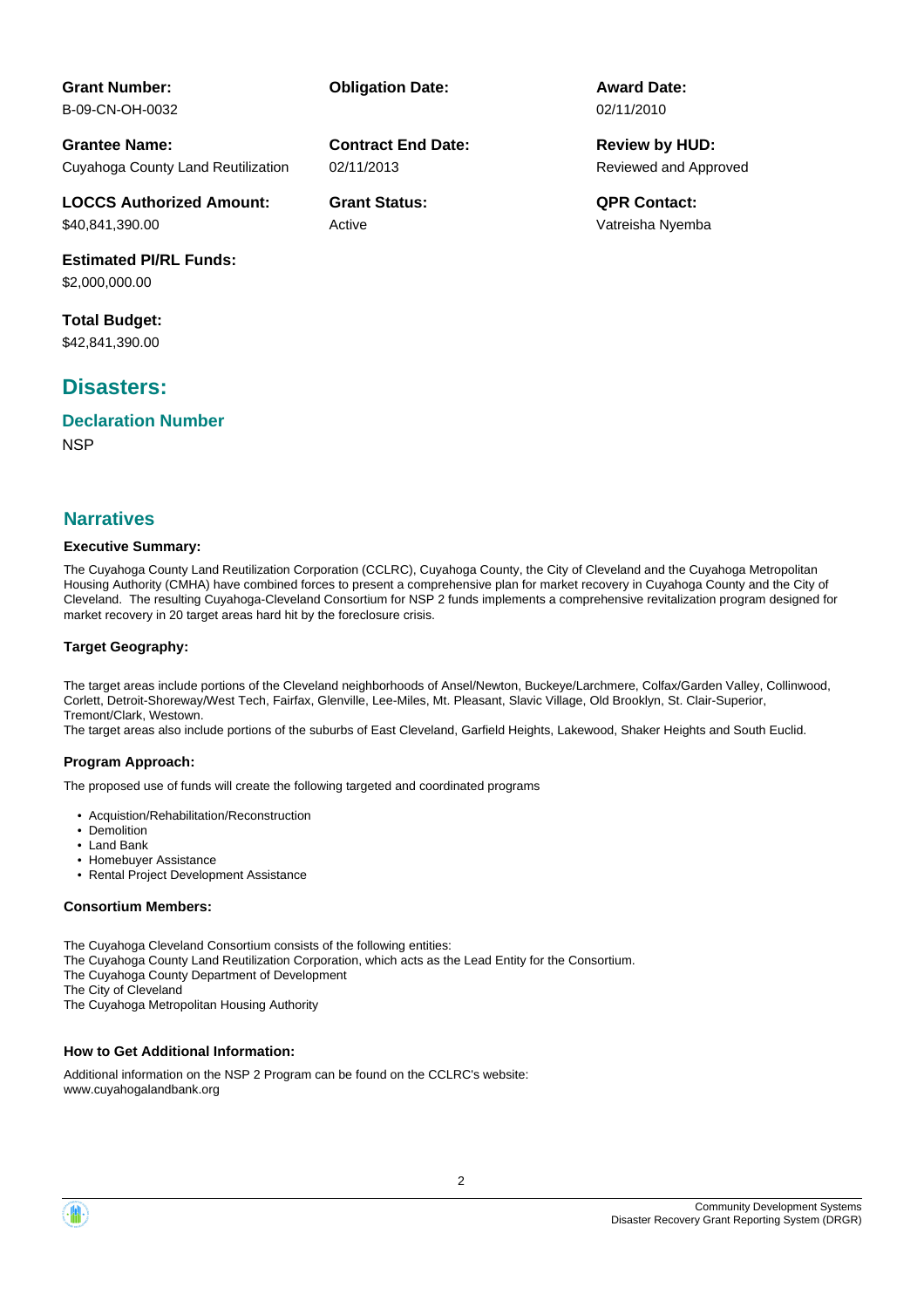| <b>Overall</b><br><b>Total Projected Budget from All Sources</b> | <b>This Report Period</b><br>N/A | <b>To Date</b><br>\$41,774,277.75 |
|------------------------------------------------------------------|----------------------------------|-----------------------------------|
| <b>Total Budget</b>                                              | \$0.00                           | \$41,774,277.75                   |
| <b>Total Obligated</b>                                           | \$0.00                           | \$41,074,198.85                   |
| <b>Total Funds Drawdown</b>                                      | \$0.00                           | \$41,055,067.99                   |
| <b>Program Funds Drawdown</b>                                    | \$0.00                           | \$39,388,770.27                   |
| <b>Program Income Drawdown</b>                                   | \$0.00                           | \$1,666,297.72                    |
| <b>Program Income Received</b>                                   | \$0.00                           | \$1,666,297.72                    |
| <b>Total Funds Expended</b>                                      | \$0.00                           | \$41,067,352.65                   |
| <b>Match Contributed</b>                                         | \$0.00                           | \$0.00                            |

# **Progress Toward Required Numeric Targets**

| <b>Requirement</b>                            | <b>Required</b> | <b>To Date</b> |
|-----------------------------------------------|-----------------|----------------|
| <b>Overall Benefit Percentage (Projected)</b> |                 | 0.00%          |
| <b>Overall Benefit Percentage (Actual)</b>    |                 | $0.00\%$       |
| <b>Minimum Non-Federal Match</b>              | \$0.00          | \$0.00         |
| <b>Limit on Public Services</b>               | \$0.00          | \$0.00         |
| Limit on Admin/Planning                       | \$4,084,139.00  | \$3,148,235.26 |
| <b>Limit on State Admin</b>                   | \$0.00          | \$3.148.235.26 |

# **Progress Toward Activity Type Targets**

| <b>Activity Type</b>  | <b>Target</b>  | <b>Actual</b>  |  |
|-----------------------|----------------|----------------|--|
| <b>Administration</b> | \$4,084,139.00 | \$3,280,964.51 |  |

# **Progress Toward National Objective Targets**

| <b>National Objective</b>     | <b>Target</b>   | <b>Actual</b>   |  |
|-------------------------------|-----------------|-----------------|--|
| NSP Only - LH - 25% Set-Aside | \$10,210,347.50 | \$11,208,348.00 |  |

# **Overall Progress Narrative:**

During the final quarter of 2013 the Cleveland-Cuyahoga NSP 2 Consortium continued to administer activities leading towards grant closeout. These activities included marketing the remaining homes that remain to be sold through the City and County Investor Loan programs, updating the Action Plan to propertly reflect program goals and making final plans regarding using remaining Program Income. Additionally, several activities were marked as Completed and the Fairfax Intergenerational project status was edited to show that it is an LH-25% set-aside project. As a result, the Consortium has now exceeded the 25% set-aside goal for the NSP 2 grant.

Reports in the near future will reflect draws on earned Program Income and the reporting of demographic information on homes sold and multi-family unit tenants.



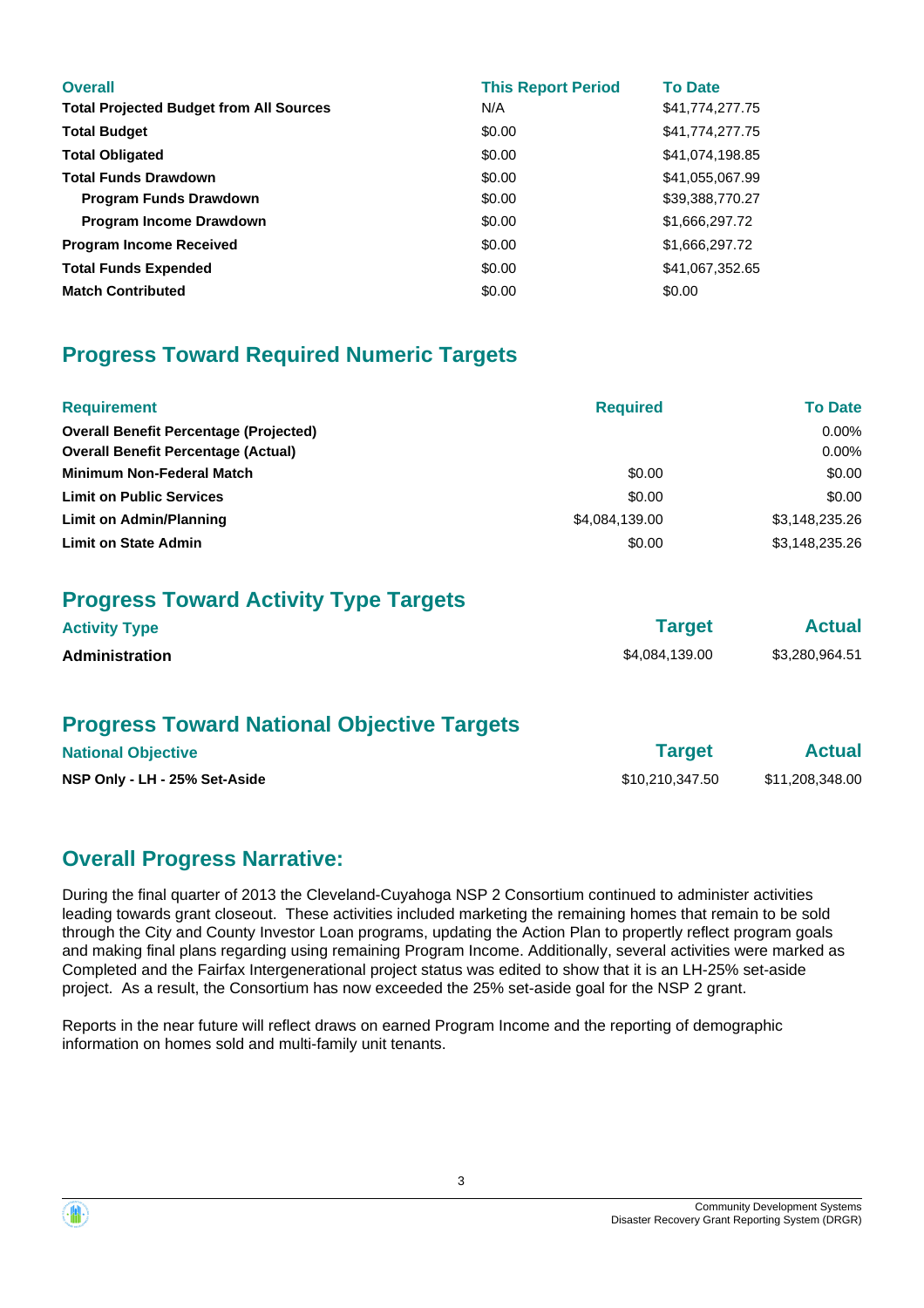# **Project Summary**

| <b>Project #, Project Title</b>                     | <b>This Report Period</b>               | <b>To Date</b>                          |                                         |  |
|-----------------------------------------------------|-----------------------------------------|-----------------------------------------|-----------------------------------------|--|
|                                                     | <b>Program Funds</b><br><b>Drawdown</b> | <b>Project Funds</b><br><b>Budgeted</b> | <b>Program Funds</b><br><b>Drawdown</b> |  |
| 1, Redevelopment of Vacant or Demolished Properties | \$0.00                                  | \$20,265,353.05                         | \$18,161,832.67                         |  |
| 2. Demolition                                       | \$0.00                                  | \$6,601,250.00                          | \$6,477,619.66                          |  |
| 3, Land Bank                                        | \$0.00                                  | \$418,362.19                            | \$418,362.19                            |  |
| 5, Rental Housing Development                       | \$0.00                                  | \$11,208,348.00                         | \$11,208,348.00                         |  |
| 6, Administration                                   | \$0.00                                  | \$3,281,013.84                          | \$3,122,607.75                          |  |

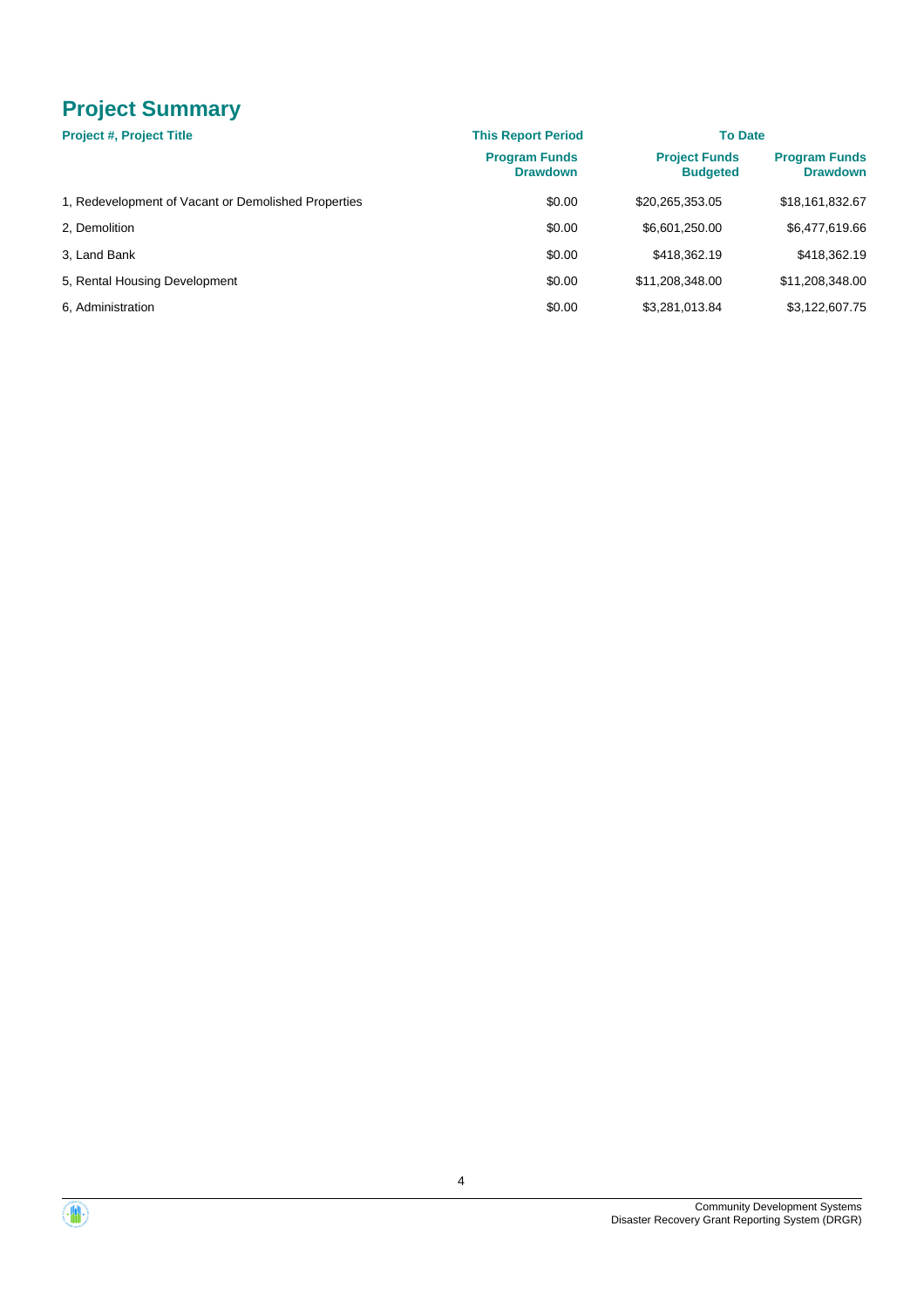# **Activities**

| <b>Grantee Activity Number:</b>                         | 1b                                                     |                |
|---------------------------------------------------------|--------------------------------------------------------|----------------|
| <b>Activity Title:</b>                                  | <b>Investor Loans for Housing Rehab/Reconstruction</b> |                |
| <b>Activitiy Category:</b>                              | <b>Activity Status:</b>                                |                |
| Rehabilitation/reconstruction of residential structures | <b>Under Way</b>                                       |                |
| <b>Project Number:</b>                                  | <b>Project Title:</b>                                  |                |
| 1                                                       | Redevelopment of Vacant or Demolished Properties       |                |
| <b>Projected Start Date:</b>                            | <b>Projected End Date:</b>                             |                |
| 04/01/2010                                              | 04/01/2013                                             |                |
| <b>Benefit Type:</b><br>Direct (HouseHold)              | <b>Completed Activity Actual End Date:</b>             |                |
| <b>National Objective:</b>                              | <b>Responsible Organization:</b>                       |                |
| NSP Only - LMMI                                         | Cuyahoga County Department of Development              |                |
| <b>Overall</b>                                          | Oct 1 thru Dec 31, 2013                                | <b>To Date</b> |
| <b>Total Projected Budget from All Sources</b>          | N/A                                                    | \$3,094,634.49 |
| <b>Total Budget</b>                                     | \$0.00                                                 | \$3,094,634.49 |
| <b>Total Obligated</b>                                  | \$0.00                                                 | \$2,990,929.22 |
| <b>Total Funds Drawdown</b>                             | \$0.00                                                 | \$2,990,929.22 |
| <b>Program Funds Drawdown</b>                           | \$0.00                                                 | \$2,458,335.98 |
| Program Income Drawdown                                 | \$0.00                                                 | \$532,593.24   |
| <b>Program Income Received</b>                          | \$0.00                                                 | \$540,928.47   |
| <b>Total Funds Expended</b>                             | \$0.00                                                 | \$2,990,929.22 |
| <b>Match Contributed</b>                                | \$0.00                                                 | \$0.00         |

## **Activity Description:**

The County Department of Development will provide construction financing or gap subsidy to qualified developers who will restore a home to the required physical standards or new construction. The property will be available for occupancy by a NSP qualified family. Upon sale or lease and submission of final project cost information, the County will forgive a portion of the loan that is equal to the difference between the cost of the project and the appraised value of the property. The County will also provide homebuyer assistance in the form of a forgiveable second mortgage.

#### **Location Description:**

Properties will be acquired and renovated or reconstructed in neighborhoods targeted by the cities of East Cleveland, Garfield Heights, Lakewood, South Euclid, and Shaker Heights.

## **Activity Progress Narrative:**

## **Accomplishments Performance Measures**

|                 | <b>This Report Period</b> | <b>Cumulative Actual Total / Expected</b> |
|-----------------|---------------------------|-------------------------------------------|
|                 | Total                     | Total                                     |
| # of Properties |                           | 12/20                                     |

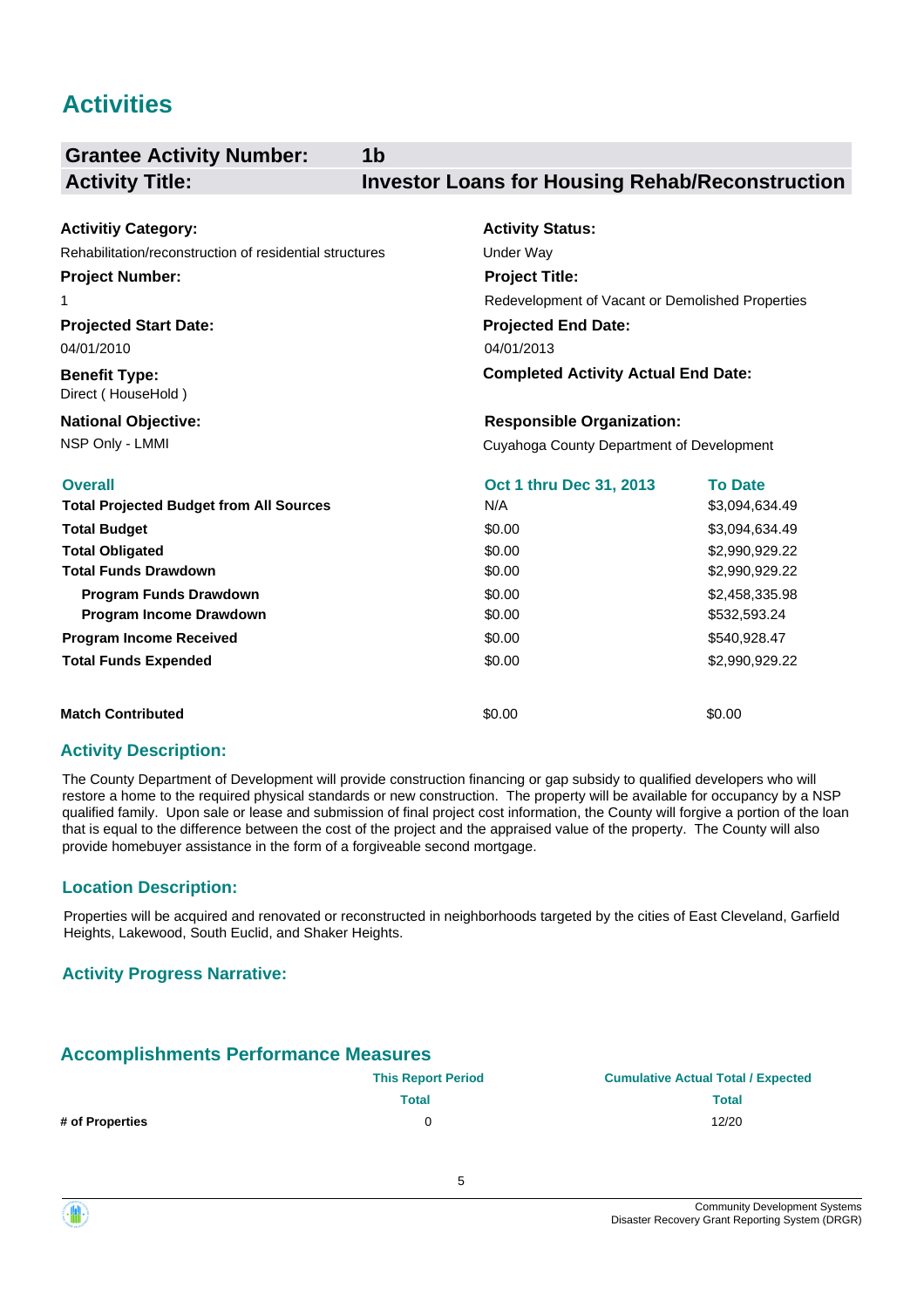|                         | <b>This Report Period</b> | <b>Cumulative Actual Total / Expected</b> |
|-------------------------|---------------------------|-------------------------------------------|
|                         | Total                     | Total                                     |
| # of Housing Units      | 0                         | 12/20                                     |
| # of Singlefamily Units | <sup>n</sup>              | 12/20                                     |

## **Beneficiaries Performance Measures**

|                    | <b>This Report Period</b> |            |       | <b>Cumulative Actual Total / Expected</b> |            |       |                       |
|--------------------|---------------------------|------------|-------|-------------------------------------------|------------|-------|-----------------------|
|                    | Low                       | <b>Mod</b> | Total | Low                                       | <b>Mod</b> |       | <b>Total Low/Mod%</b> |
| # of Households    |                           |            |       | 0/0                                       | 12/0       | 12/20 | 100.00                |
| # Owner Households |                           |            |       | 0/0                                       | 12/0       | 12/20 | 100.00                |

## **Activity Locations**

**No Activity Locations found.**

## **Other Funding Sources Budgeted - Detail**

## **No Other Match Funding Sources Found**

#### **Other Funding Sources Amount Amount Amount Amount Amount Amount Amount**



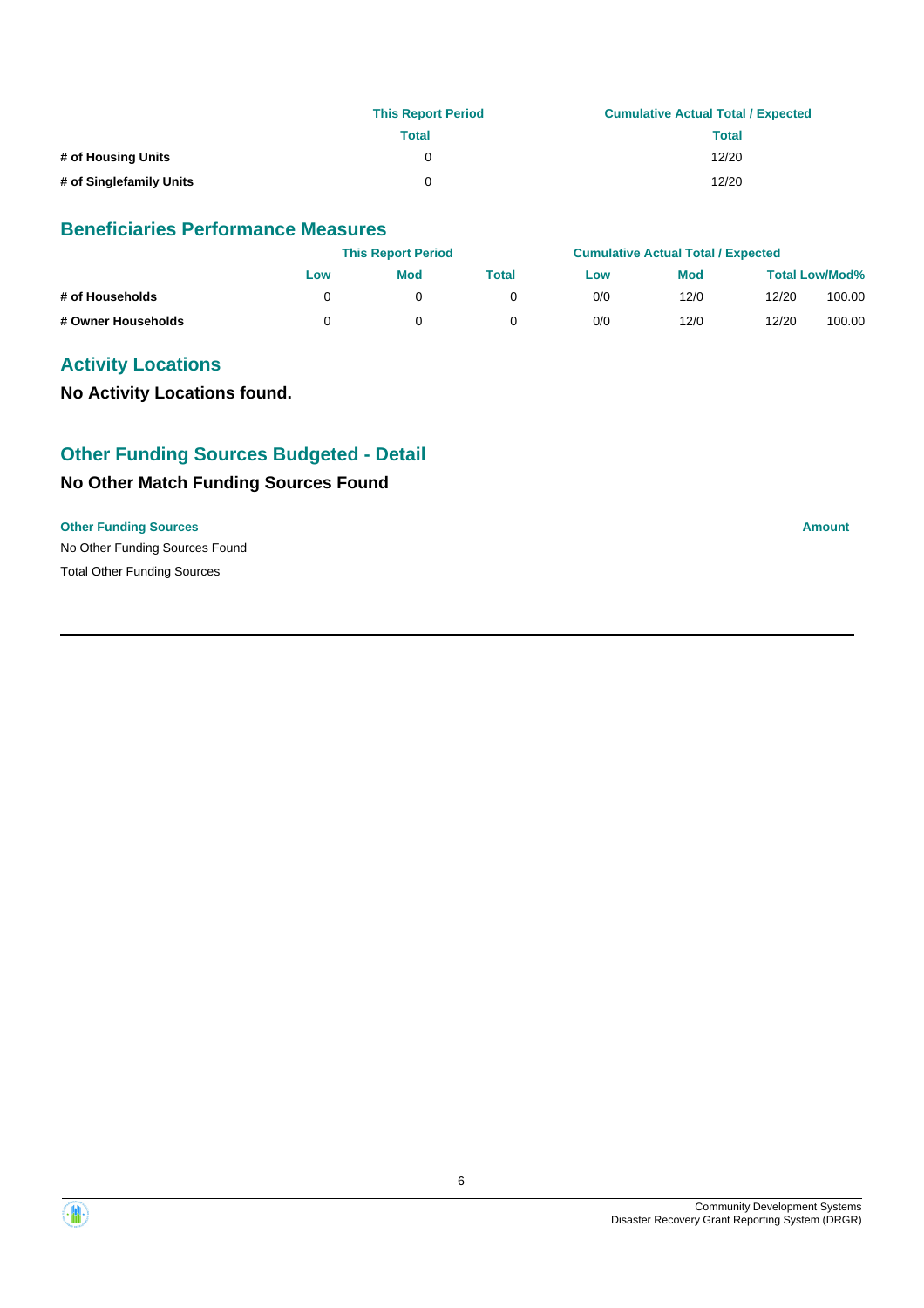**1e**

## **Activity Title: CHN Scattered Site Lease Purchase**

| <b>Activitiy Category:</b>                              | <b>Activity Status:</b>                          |                |  |  |  |
|---------------------------------------------------------|--------------------------------------------------|----------------|--|--|--|
| Rehabilitation/reconstruction of residential structures | Completed                                        |                |  |  |  |
| <b>Project Number:</b>                                  | <b>Project Title:</b>                            |                |  |  |  |
| 1                                                       | Redevelopment of Vacant or Demolished Properties |                |  |  |  |
| <b>Projected Start Date:</b>                            | <b>Projected End Date:</b>                       |                |  |  |  |
| 08/01/2011                                              | 02/11/2013                                       |                |  |  |  |
| <b>Benefit Type:</b><br>Direct (HouseHold)              | <b>Completed Activity Actual End Date:</b>       |                |  |  |  |
| <b>National Objective:</b>                              | <b>Responsible Organization:</b>                 |                |  |  |  |
| NSP Only - LMMI                                         | City of Cleveland1                               |                |  |  |  |
| <b>Overall</b>                                          | Oct 1 thru Dec 31, 2013                          | <b>To Date</b> |  |  |  |
| <b>Total Projected Budget from All Sources</b>          | N/A                                              | \$3,250,000.00 |  |  |  |
| <b>Total Budget</b>                                     | \$0.00                                           | \$3,250,000.00 |  |  |  |
| <b>Total Obligated</b>                                  | \$0.00                                           | \$3,250,000.00 |  |  |  |
| <b>Total Funds Drawdown</b>                             | \$0.00                                           | \$3,250,000.00 |  |  |  |
| Program Funds Drawdown                                  | \$0.00                                           | \$3,250,000.00 |  |  |  |
| Program Income Drawdown                                 | \$0.00                                           | \$0.00         |  |  |  |
| <b>Program Income Received</b>                          | \$0.00                                           | \$0.00         |  |  |  |
| <b>Total Funds Expended</b>                             | \$0.00                                           | \$3,250,000.00 |  |  |  |
| <b>Match Contributed</b>                                | \$0.00                                           | \$0.00         |  |  |  |

#### **Activity Description:**

Scattered site rehabiliation and reconstruction of single-family homes for a Lease Purchase Program.

#### **Location Description:**

Scattered sites in the 15 NSP 2 target areas in the City of Cleveland.

## **Activity Progress Narrative:**

## **Accomplishments Performance Measures**

|                         | <b>This Report Period</b> | <b>Cumulative Actual Total / Expected</b> |
|-------------------------|---------------------------|-------------------------------------------|
|                         | Total                     | Total                                     |
| # of Housing Units      | 0                         | 18/18                                     |
| # of Singlefamily Units | 0                         | 18/18                                     |

## **Beneficiaries Performance Measures**

|            | <b>This Report Period</b> |       | <b>Cumulative Actual Total / Expected</b> |            |                       |
|------------|---------------------------|-------|-------------------------------------------|------------|-----------------------|
| <b>LOW</b> | Mod                       | Total | <b>LOW</b>                                | <b>Mod</b> | <b>Total Low/Mod%</b> |

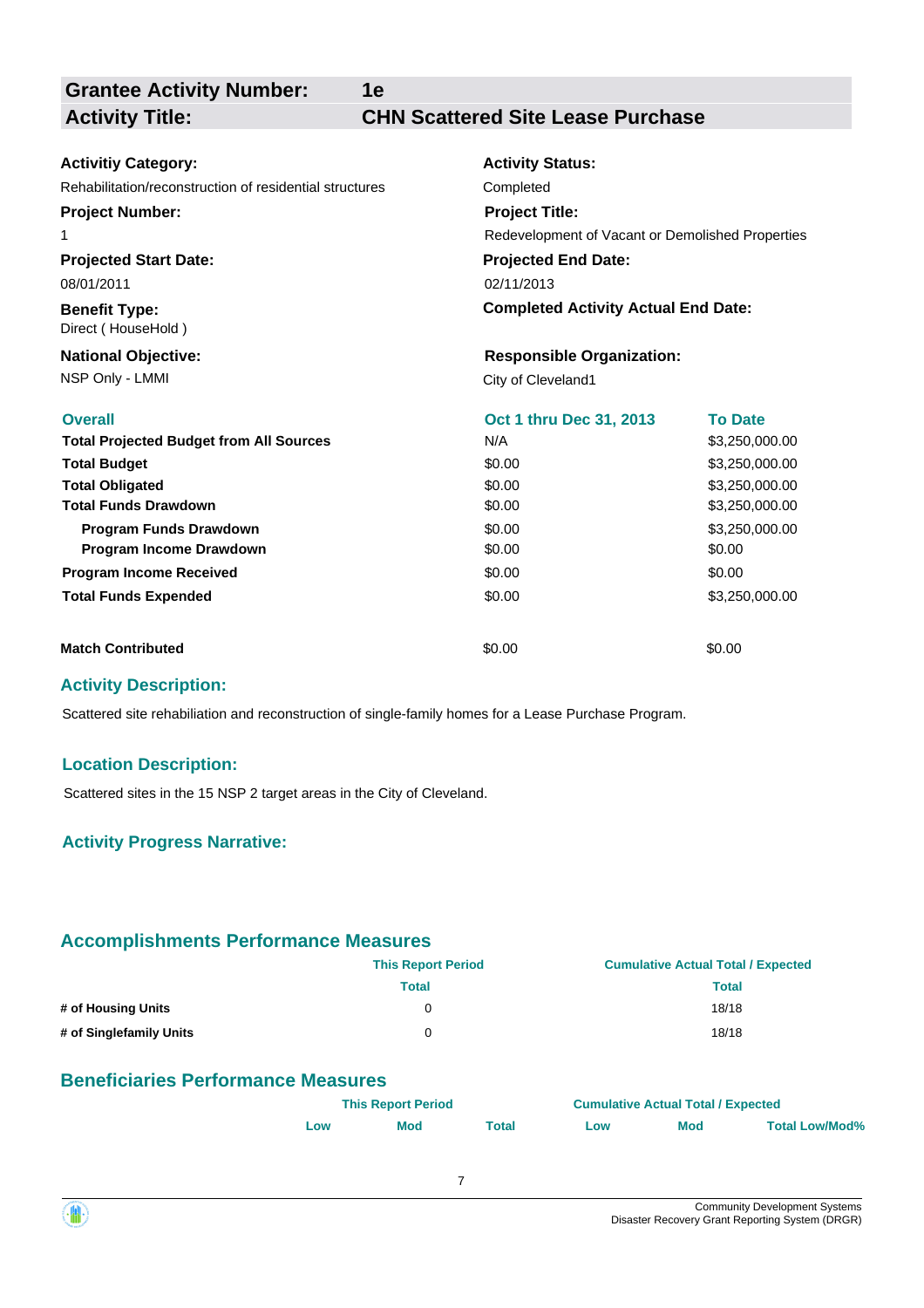| # of Households     |  | 0/0 | 18/0 | 18/18 | 100.00 |
|---------------------|--|-----|------|-------|--------|
| # Renter Households |  | 0/0 | 8/0  | 18/18 | 100.00 |

# **Activity Locations**

**No Activity Locations found.**

# **Other Funding Sources Budgeted - Detail**

## **No Other Match Funding Sources Found**

#### **Other Funding Sources Amount**

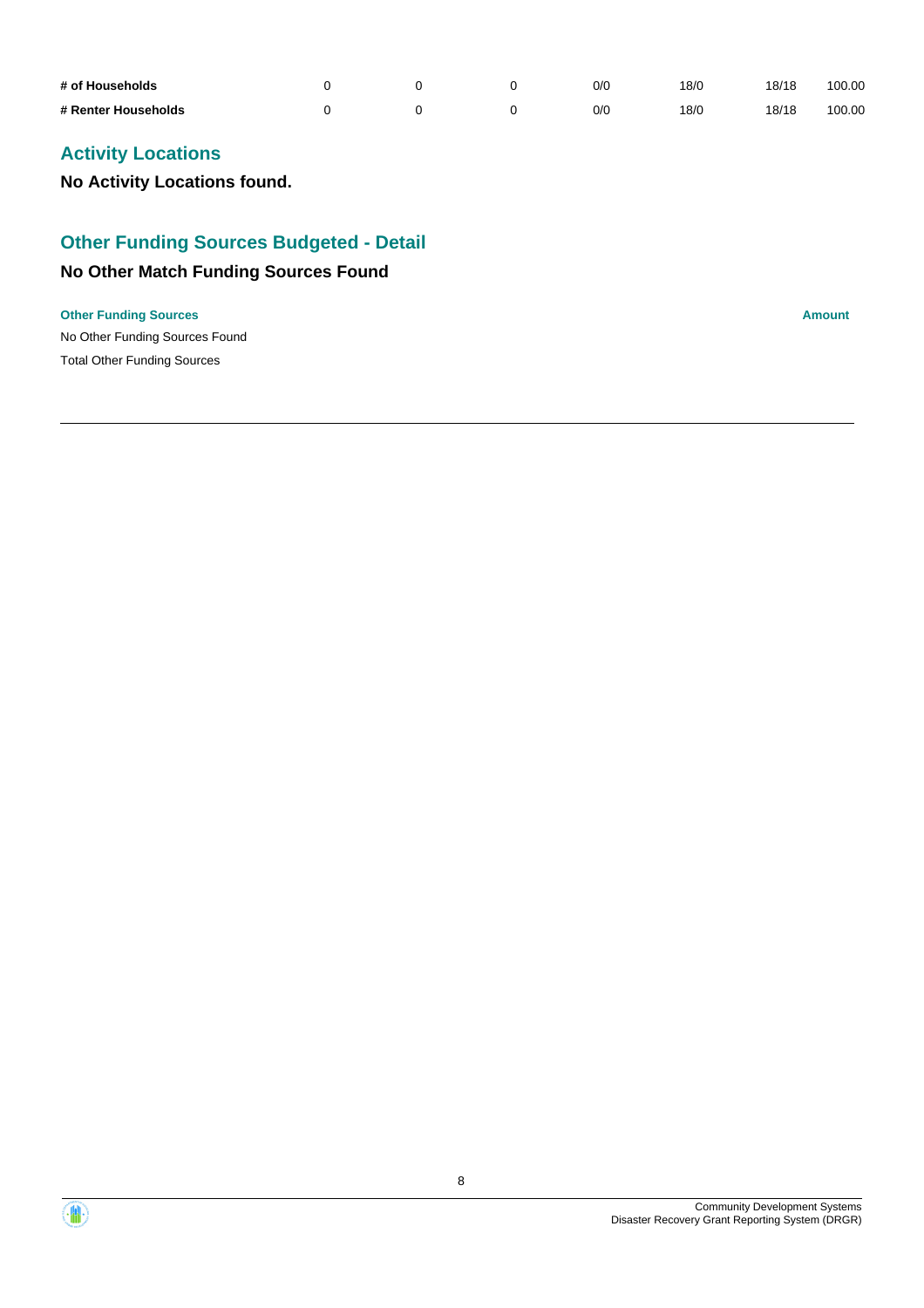# **Activity Title: CMHA Belmore- Euclid Project**

| <b>Activitiy Category:</b>                     | <b>Activity Status:</b>                    |                |  |  |  |
|------------------------------------------------|--------------------------------------------|----------------|--|--|--|
| Construction of new housing                    | Completed<br><b>Project Title:</b>         |                |  |  |  |
| <b>Project Number:</b>                         |                                            |                |  |  |  |
| 5                                              | <b>Rental Housing Development</b>          |                |  |  |  |
| <b>Projected Start Date:</b>                   | <b>Projected End Date:</b>                 |                |  |  |  |
| 04/01/2013<br>04/01/2010                       |                                            |                |  |  |  |
| <b>Benefit Type:</b><br>Direct (HouseHold)     | <b>Completed Activity Actual End Date:</b> |                |  |  |  |
| <b>National Objective:</b>                     | <b>Responsible Organization:</b>           |                |  |  |  |
| NSP Only - LH - 25% Set-Aside                  | Cuyahoga Metropolitan Housing Authority1   |                |  |  |  |
| <b>Overall</b>                                 | Oct 1 thru Dec 31, 2013                    | <b>To Date</b> |  |  |  |
| <b>Total Projected Budget from All Sources</b> | N/A                                        | \$2,550,000.00 |  |  |  |
| <b>Total Budget</b>                            | \$0.00                                     | \$2,550,000.00 |  |  |  |
| <b>Total Obligated</b>                         | \$0.00                                     | \$2,550,000.00 |  |  |  |
| <b>Total Funds Drawdown</b>                    | \$0.00                                     | \$2,550,000.00 |  |  |  |
| Program Funds Drawdown                         | \$0.00                                     | \$2,550,000.00 |  |  |  |
| Program Income Drawdown                        | \$0.00                                     | \$0.00         |  |  |  |
| <b>Program Income Received</b>                 | \$0.00                                     | \$0.00         |  |  |  |
| <b>Total Funds Expended</b>                    | \$0.00                                     | \$2,550,000.00 |  |  |  |
| <b>Match Contributed</b>                       | \$0.00                                     | \$0.00         |  |  |  |

**5a**

## **Activity Description:**

- 3-floor apartment building of approximately 52,000 sq. ft. with 39 units (32-1BR & 7-2BR)
- Design includes entrance lobby with reception, community room with kitchen, conservatory with courtyard, management office, 2nd and 3rd floor sitting rooms, and laundry rooms
	- 6 units will meet Uniform Federal Accessibility Standards (UFAS)

#### **Location Description:**

Belmore-Euclid &ndash senior housing development on Belmore Road in East Cleveland

#### **Activity Progress Narrative:**

## **Accomplishments Performance Measures**

|                        | <b>This Report Period</b> | <b>Cumulative Actual Total / Expected</b> |
|------------------------|---------------------------|-------------------------------------------|
|                        | <b>Total</b>              | <b>Total</b>                              |
| # of Housing Units     | 0                         | 39/39                                     |
| # of Multifamily Units | 0                         | 39/39                                     |

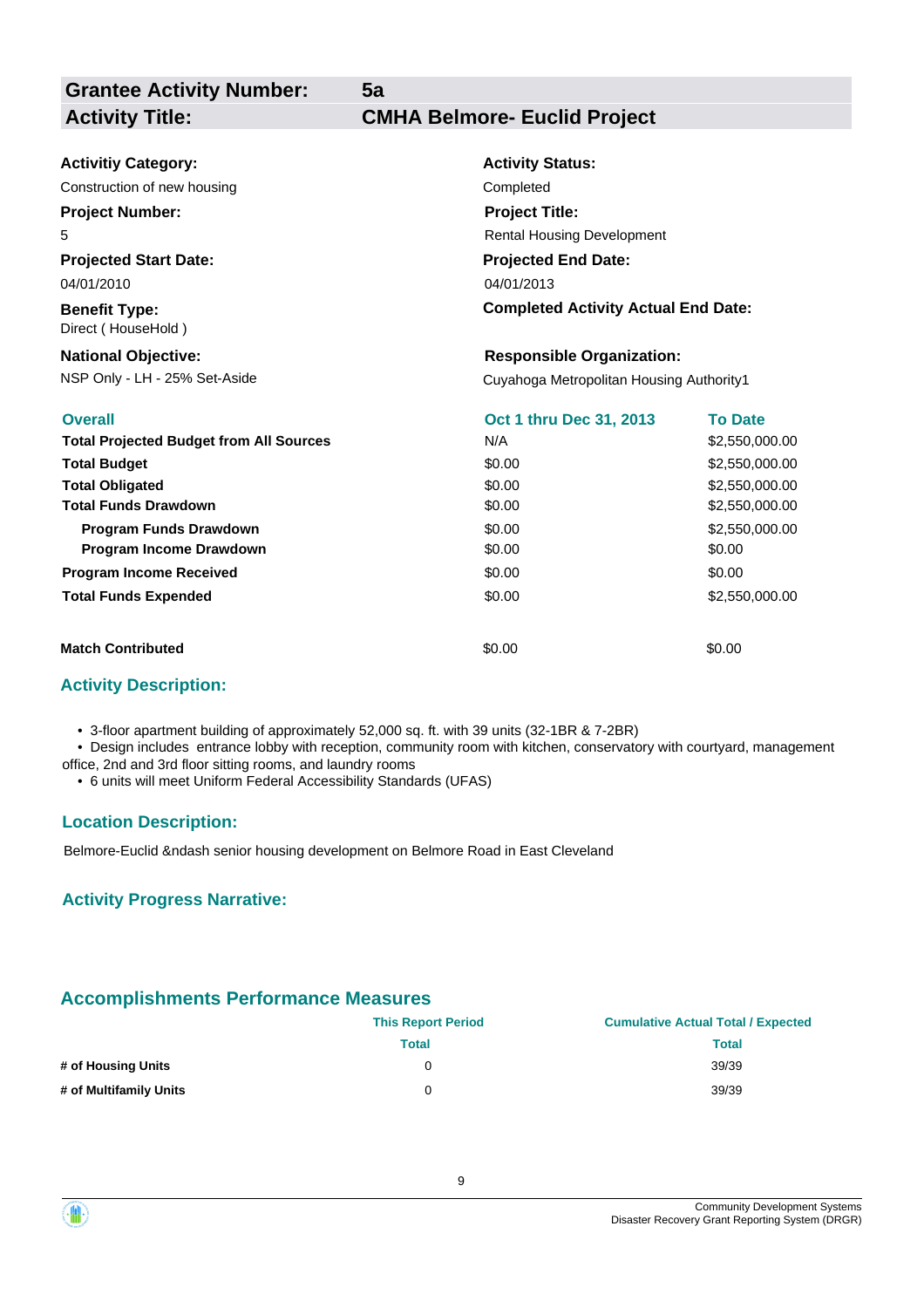## **Beneficiaries Performance Measures**

|                     |     | <b>This Report Period</b> |       |       | <b>Cumulative Actual Total / Expected</b> |       |                       |
|---------------------|-----|---------------------------|-------|-------|-------------------------------------------|-------|-----------------------|
|                     | Low | Mod                       | Total | LOW   | <b>Mod</b>                                |       | <b>Total Low/Mod%</b> |
| # of Households     |     |                           |       | 39/39 | 0/0                                       | 39/39 | 100.00                |
| # Renter Households |     |                           |       | 39/39 | 0/0                                       | 39/39 | 100.00                |

## **Activity Locations**

**No Activity Locations found.**

## **Other Funding Sources Budgeted - Detail**

## **No Other Match Funding Sources Found**

#### **Other Funding Sources Amount Amount Amount Amount Amount Amount Amount**

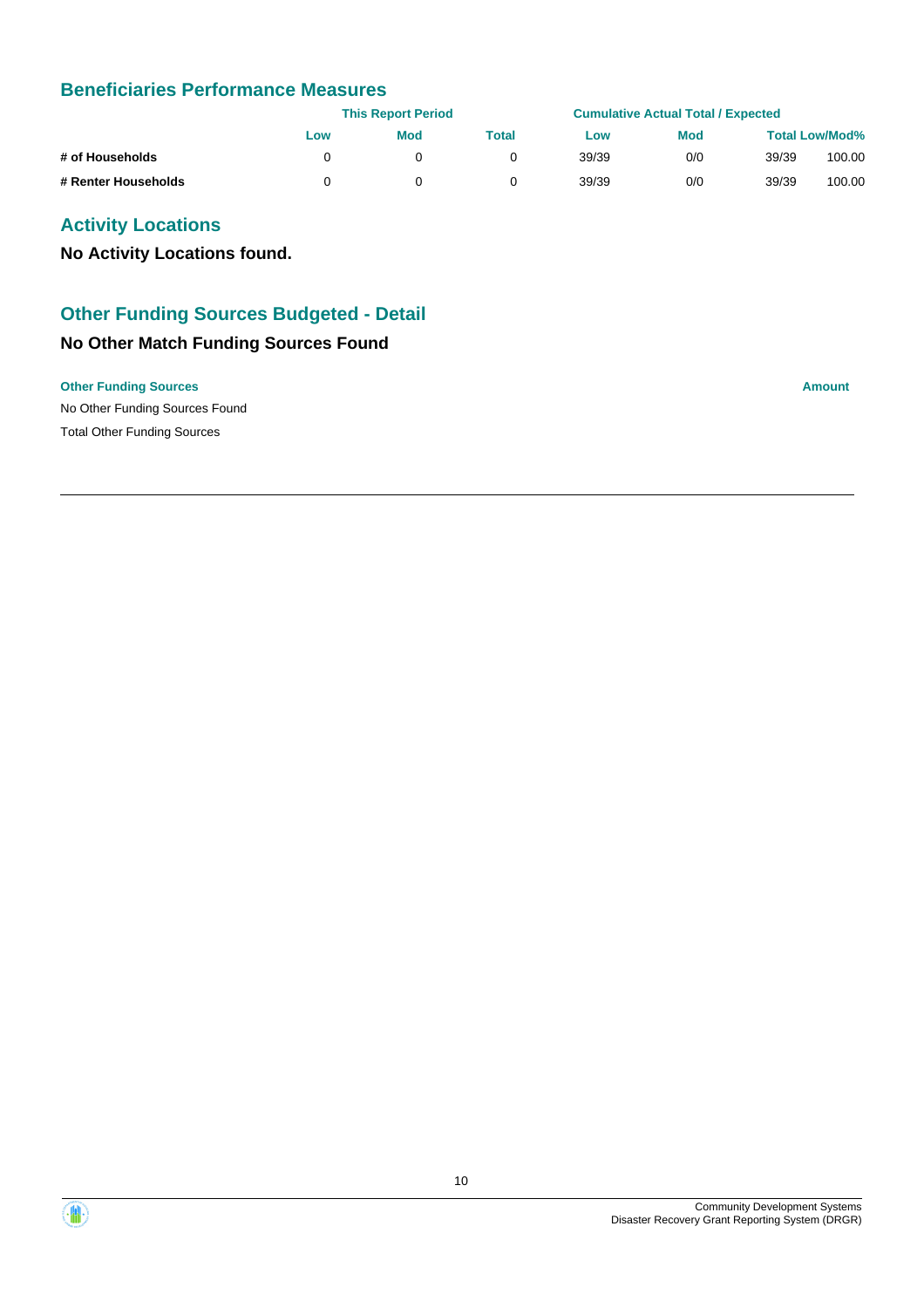**Grantee Activity Number: Activity Title: CMHA Lee Road Project**

**5b**

| <b>Activitiy Category:</b>                     | <b>Activity Status:</b>                    |                |  |  |  |
|------------------------------------------------|--------------------------------------------|----------------|--|--|--|
| Construction of new housing                    | Completed                                  |                |  |  |  |
| <b>Project Number:</b>                         | <b>Project Title:</b>                      |                |  |  |  |
| 5                                              | <b>Rental Housing Development</b>          |                |  |  |  |
| <b>Projected Start Date:</b>                   | <b>Projected End Date:</b>                 |                |  |  |  |
| 04/01/2010                                     | 04/01/2013                                 |                |  |  |  |
| <b>Benefit Type:</b><br>Direct (HouseHold)     | <b>Completed Activity Actual End Date:</b> |                |  |  |  |
| <b>National Objective:</b>                     | <b>Responsible Organization:</b>           |                |  |  |  |
| NSP Only - LH - 25% Set-Aside                  | Cuyahoga Metropolitan Housing Authority2   |                |  |  |  |
| <b>Overall</b>                                 | Oct 1 thru Dec 31, 2013                    | <b>To Date</b> |  |  |  |
| <b>Total Projected Budget from All Sources</b> | N/A                                        | \$3,810,348.00 |  |  |  |
| <b>Total Budget</b>                            | \$0.00                                     | \$3,810,348.00 |  |  |  |
| <b>Total Obligated</b>                         | \$0.00                                     | \$3,810,348.00 |  |  |  |
| <b>Total Funds Drawdown</b>                    | \$0.00                                     | \$3,810,348.00 |  |  |  |
| <b>Program Funds Drawdown</b>                  | \$0.00                                     | \$3,810,348.00 |  |  |  |
| Program Income Drawdown                        | \$0.00                                     | \$0.00         |  |  |  |
| <b>Program Income Received</b>                 | \$0.00                                     | \$0.00         |  |  |  |
| <b>Total Funds Expended</b>                    | \$0.00                                     | \$3,810,348.00 |  |  |  |
| <b>Match Contributed</b>                       | \$0.00                                     | \$0.00         |  |  |  |

## **Activity Description:**

New construction project in the City of Cleveland:

• 3-floor apartment building of approximately 45,000 sq. ft. with 40 units (30-1BR & 10-2BR)

 • Design includes entrance lobby with reception, community room with kitchen, management office, community garden area, and laundry rooms

• 12 units will meet Uniform Federal Accessibility Standards (UFAS)

#### **Location Description:**

Lee Road &ndash senior housing development on Lee Rd. near Miles Ave. in Cleveland

## **Activity Progress Narrative:**

## **Accomplishments Performance Measures**

|                        | <b>This Report Period</b> | <b>Cumulative Actual Total / Expected</b> |
|------------------------|---------------------------|-------------------------------------------|
|                        | Total                     | <b>Total</b>                              |
| # of Housing Units     |                           | 40/40                                     |
| # of Multifamily Units |                           | 40/40                                     |

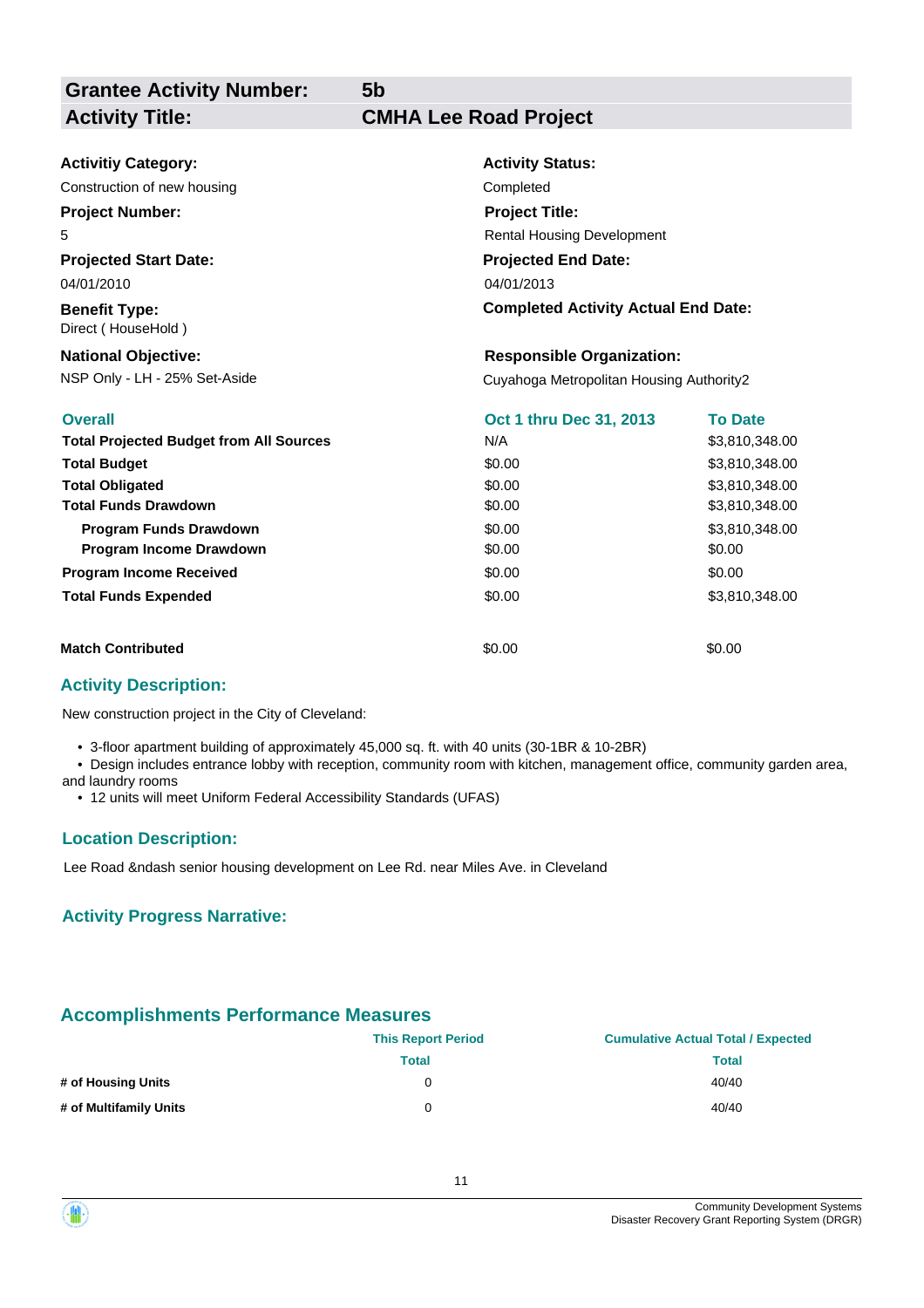## **Beneficiaries Performance Measures**

|                     |     | <b>This Report Period</b> |       |       | <b>Cumulative Actual Total / Expected</b> |       |                       |
|---------------------|-----|---------------------------|-------|-------|-------------------------------------------|-------|-----------------------|
|                     | Low | Mod                       | Total | LOW   | <b>Mod</b>                                |       | <b>Total Low/Mod%</b> |
| # of Households     |     |                           |       | 40/40 | 0/0                                       | 40/40 | 100.00                |
| # Renter Households |     |                           |       | 40/40 | 0/0                                       | 40/40 | 100.00                |

## **Activity Locations**

**No Activity Locations found.**

## **Other Funding Sources Budgeted - Detail**

## **No Other Match Funding Sources Found**

#### **Other Funding Sources Amount Amount Amount Amount Amount Amount Amount**



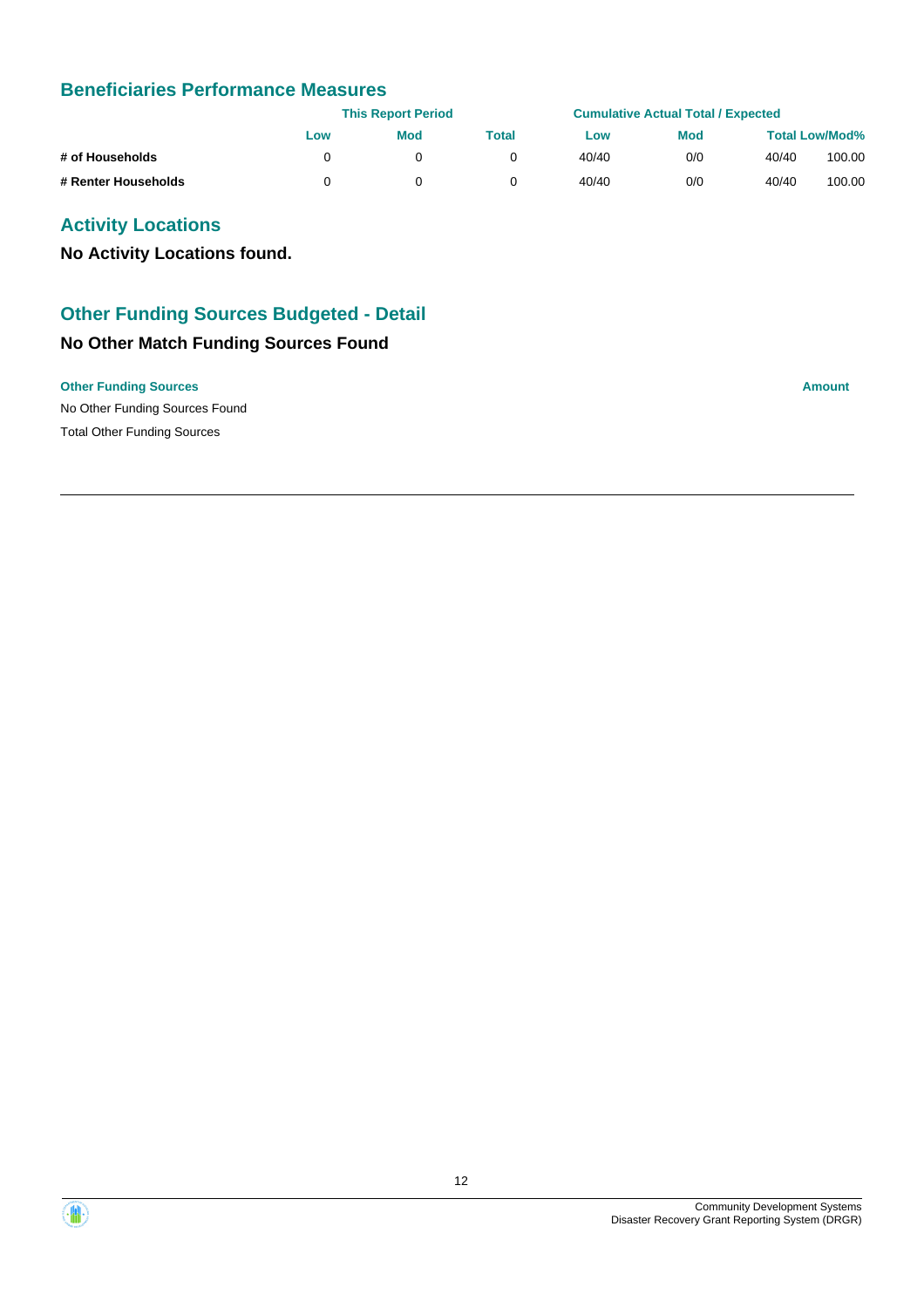## **Activity Title: Sylvia Project**

**5c**

| <b>Activitiy Category:</b>                              | <b>Activity Status:</b>                    |                |  |  |  |
|---------------------------------------------------------|--------------------------------------------|----------------|--|--|--|
| Rehabilitation/reconstruction of residential structures | Completed                                  |                |  |  |  |
| <b>Project Number:</b>                                  | <b>Project Title:</b>                      |                |  |  |  |
| 5                                                       | <b>Rental Housing Development</b>          |                |  |  |  |
| <b>Projected Start Date:</b>                            | <b>Projected End Date:</b>                 |                |  |  |  |
| 08/01/2011                                              | 02/11/2013                                 |                |  |  |  |
| <b>Benefit Type:</b><br>Direct (HouseHold)              | <b>Completed Activity Actual End Date:</b> |                |  |  |  |
| <b>National Objective:</b>                              | <b>Responsible Organization:</b>           |                |  |  |  |
| NSP Only - LH - 25% Set-Aside                           | City of Cleveland1                         |                |  |  |  |
| <b>Overall</b>                                          | Oct 1 thru Dec 31, 2013                    | <b>To Date</b> |  |  |  |
| <b>Total Projected Budget from All Sources</b>          | N/A                                        | \$2,350,000.00 |  |  |  |
| <b>Total Budget</b>                                     | \$0.00                                     | \$2,350,000.00 |  |  |  |
| <b>Total Obligated</b>                                  | \$0.00                                     | \$2,350,000.00 |  |  |  |
| <b>Total Funds Drawdown</b>                             | \$0.00                                     | \$2,350,000.00 |  |  |  |
| <b>Program Funds Drawdown</b>                           | \$0.00                                     | \$2,350,000.00 |  |  |  |
| Program Income Drawdown                                 | \$0.00                                     | \$0.00         |  |  |  |
| <b>Program Income Received</b>                          | \$0.00                                     | \$0.00         |  |  |  |
| <b>Total Funds Expended</b>                             | \$0.00                                     | \$2,350,000.00 |  |  |  |
| <b>Match Contributed</b>                                | \$0.00                                     | \$0.00         |  |  |  |

## **Activity Description:**

The Sylvia Project is the rehabilitation a historic brick multifamily building. The building will be converted from 22 units to 16 units of mixed income housing.

Renovations will include:

-Consolidation of 6 effeciencies with 6 one-bedroom units to create 6 two-bedroom units

-Eliminate the current boiler system

-Install new roof and rear wooden stairwells

-Address parking needs

-Minor exterior masonry repairs

Individual units:

-Convert units to individual furnance and air conditioning systems

-Upgrade plumbing and electrical systems

-Install new windows, kitchens and baths

## **Location Description:**

The Sylvia is located at 6010 Franklin Blvd in the Detroit Shoreway Neighborhood in the City of Cleveland.

## **Activity Progress Narrative:**

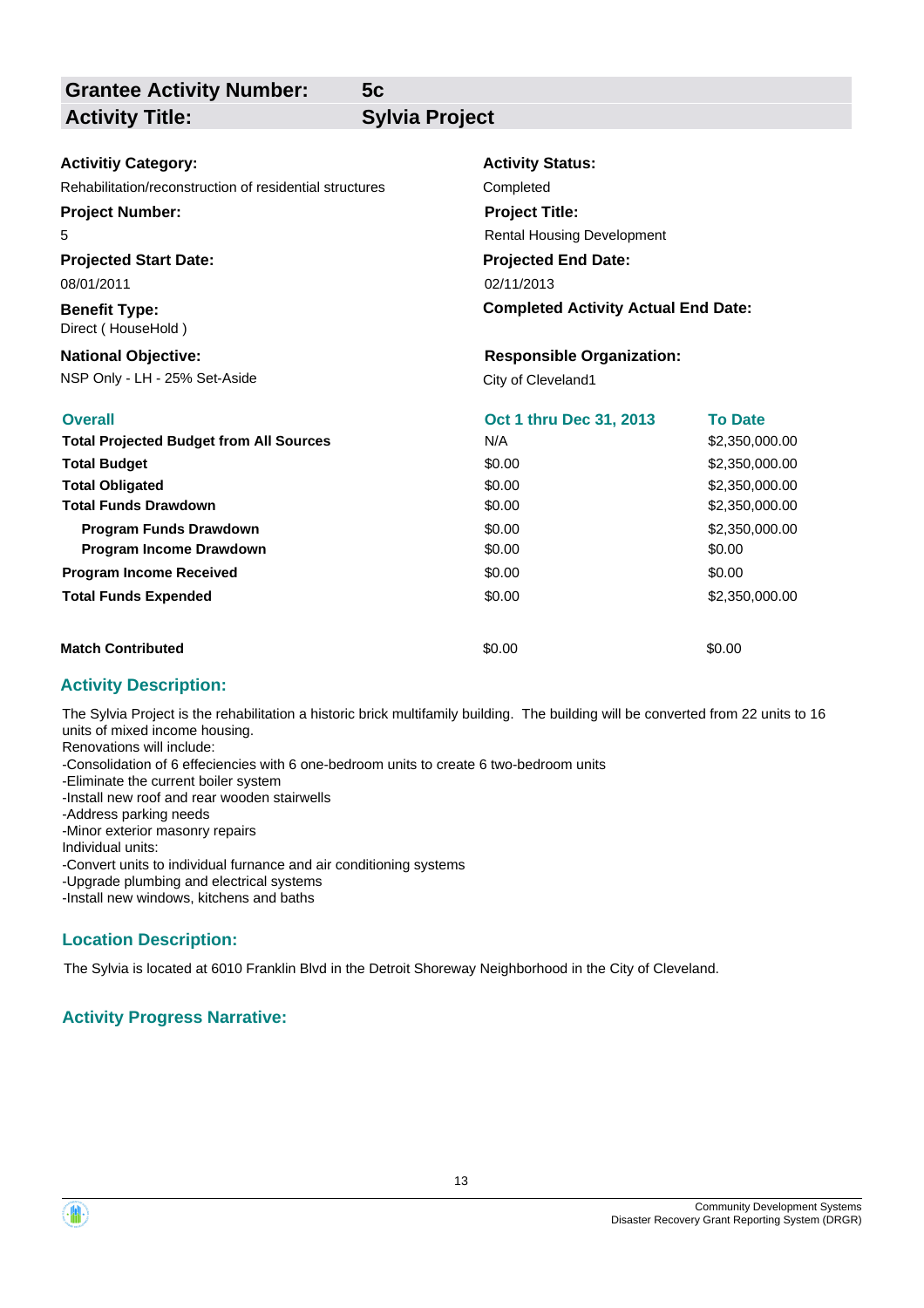## **Accomplishments Performance Measures**

## **No Accomplishments Performance Measures found.**

## **Beneficiaries Performance Measures**

|                     |     | <b>This Report Period</b> |       |       | <b>Cumulative Actual Total / Expected</b> |       |                       |
|---------------------|-----|---------------------------|-------|-------|-------------------------------------------|-------|-----------------------|
|                     | Low | Mod                       | Total | Low   | <b>Mod</b>                                |       | <b>Total Low/Mod%</b> |
| # of Households     |     |                           |       | 15/15 | 3/0                                       | 18/16 | 100.00                |
| # Renter Households |     |                           |       | 15/15 | 3/0                                       | 18/16 | 100.00                |

## **Activity Locations**

**No Activity Locations found.**

# **No Other Match Funding Sources Found Other Funding Sources Budgeted - Detail**

#### **Other Funding Sources Amount**

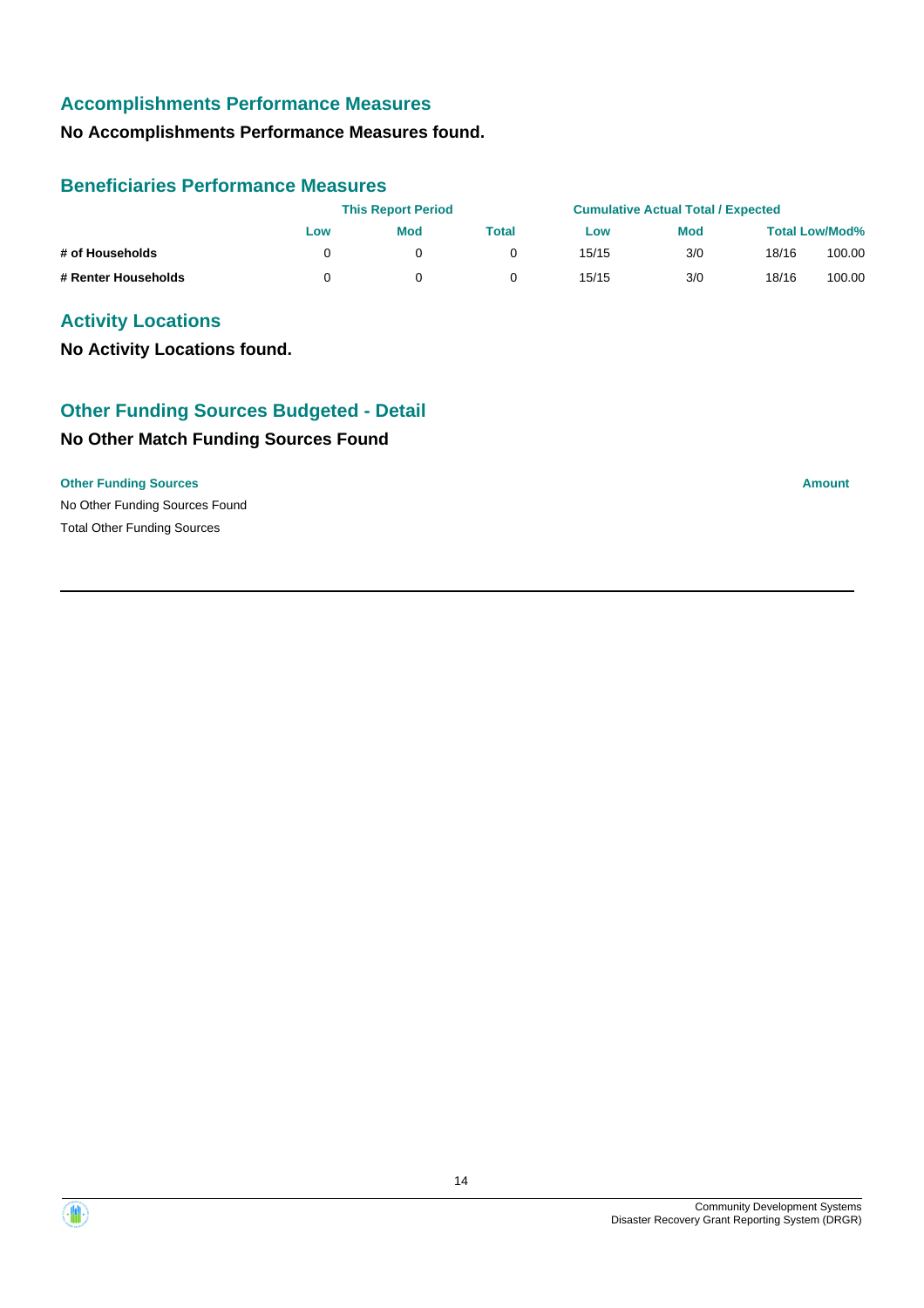| <b>Activitiy Category:</b>                     | <b>Activity Status:</b>                    |                |  |  |  |
|------------------------------------------------|--------------------------------------------|----------------|--|--|--|
| Construction of new housing                    | Completed                                  |                |  |  |  |
| <b>Project Number:</b>                         | <b>Project Title:</b>                      |                |  |  |  |
| 5                                              | <b>Rental Housing Development</b>          |                |  |  |  |
| <b>Projected Start Date:</b>                   | <b>Projected End Date:</b>                 |                |  |  |  |
| 08/01/2011                                     | 02/11/2013                                 |                |  |  |  |
| <b>Benefit Type:</b><br>Direct (HouseHold)     | <b>Completed Activity Actual End Date:</b> |                |  |  |  |
| <b>National Objective:</b>                     | <b>Responsible Organization:</b>           |                |  |  |  |
| NSP Only - LH - 25% Set-Aside                  | City of Cleveland1                         |                |  |  |  |
|                                                |                                            |                |  |  |  |
| <b>Overall</b>                                 | Oct 1 thru Dec 31, 2013                    | <b>To Date</b> |  |  |  |
| <b>Total Projected Budget from All Sources</b> | N/A                                        | \$998,000.00   |  |  |  |
| <b>Total Budget</b>                            | \$0.00                                     | \$998,000.00   |  |  |  |
| <b>Total Obligated</b>                         | \$0.00                                     | \$998,000.00   |  |  |  |
| <b>Total Funds Drawdown</b>                    | \$0.00                                     | \$998,000.00   |  |  |  |
| <b>Program Funds Drawdown</b>                  | \$0.00                                     | \$998,000.00   |  |  |  |
| Program Income Drawdown                        | \$0.00                                     | \$0.00         |  |  |  |
| <b>Program Income Received</b>                 | \$0.00                                     | \$0.00         |  |  |  |
| <b>Total Funds Expended</b>                    | \$0.00                                     | \$998,000.00   |  |  |  |

**5e**

## **Activity Description:**

This is a 40 unit new construction of a intergeneration housing for grandparents and grandchildren. Partial funding by the NSP 2 program will support 15 units to be dedicated to residents with income levels 50% or less of area median income. The reaining units also support low income housing through various funding sources.

## **Location Description:**

The project will be located in the Fairfax Neighborhood in Cleveland, OH.

## **Activity Progress Narrative:**

## **Accomplishments Performance Measures**

**No Accomplishments Performance Measures found.**

## **Beneficiaries Performance Measures**

**No Beneficiaries Performance Measures found.**